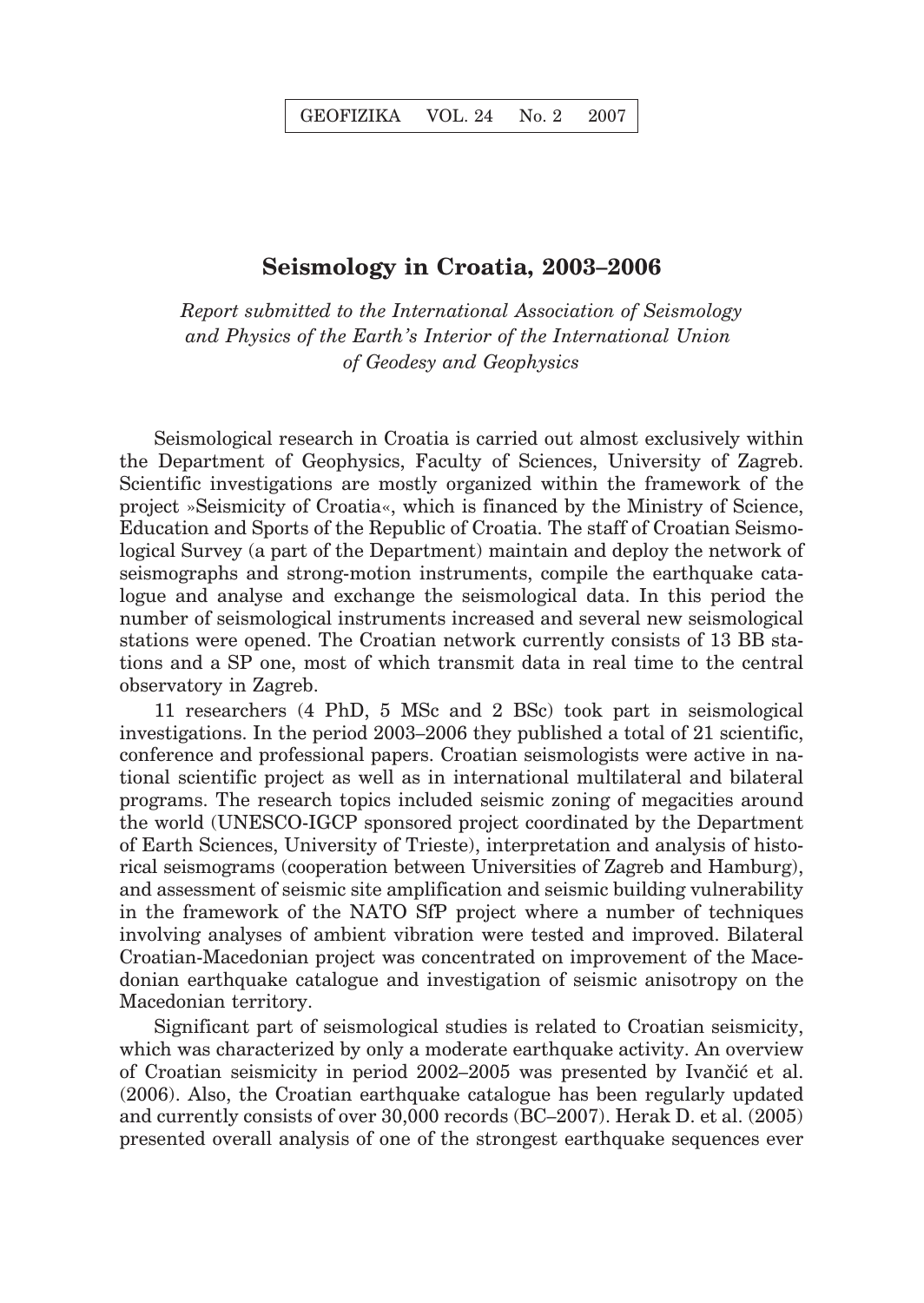recorded within the Adriatic microplate, which occurred near the Jabuka island in the very centre of the Adriatic Sea. Herak M. et al. (2004) considered linear amplification of horizontal strong ground motion in Zagreb. Intermediate term earthquake prediction algorithm CN was used by Peresan et al. (2006) to provide an overview of the application of the intermediate-term middle-range earthquake prediction algorithm CN for the analysis of seismicity in the Adria region and surrounding countries, namely Italy and Croatia. Historical seismograms recorded in Göttingen and Zagreb were studied by Herak M. et al. (2004). Anisotropy of Pg-wave velocity was determined for the hypocentral volume of the Krn Mt. (Slovenia) earthquake sequence (Herak M. et al., 2003).

On the occasion of the  $100<sup>th</sup>$  anniversary of the Zagreb seismological station, and 125 years since the great Zagreb earthquake, Andrija Mohorovičić Memorial Rooms were opened in the premises of the Department of Geophysics, Faculty of Science in Zagreb. The exhibition consists of original seismographs, meteorological instruments, clocks, furniture, etc. that Mohorovičić used, his papers, documents and correspondence. All instruments are restored to a perfect working condition. The rooms are presented also on http://www. gfz.hr/sobe-en/index.htm.

The scientific productivity of Croatian seismologists retained about the same level as in the previous 4-year period.

## **List of publications**

- Demoli, N., Meštrović, J. and Sović, I. (2003): Subtraction digital holography, *Appl. Optics*., **42**, 5; 798–804.
- Herak, D., Herak, M., Prelogović, E., Markušić, S., Marić, K. and Markulin, Ž. (2004): Jabuka Island (Central Adriatic Sea) earthquakes of 2003. *European Seismological Commission, XXIX General Assembly,* Potsdam, 12–17 September 2004, Germany, Abstracts, 24–24.
- Herak, D., Herak, M., Prelogović, E., Markušić, S. and Markulin, Ž. (2005): Jabuka island (Central Adriatic Sea) earthquakes of 2003, *Tectonophysics*, **398**, 167–180.
- Herak, D. and Herak, M. (2003) Potresi u Istri, *Franina i Jurina*, **50**, 225–229.
- Herak, D. and Herak, M. (2004): Potresi u Zagrebu i okolici, *Hrvatska revija*, **IV**/4, 37–43.
- Herak, D. and Herak, M. (2006): Veliki zagreba~ki potres, *Meridijani,* 109, 24–33.
- Herak, D. and Herak, M. (2006): Seizmologija u Zagrebu i Hrvatskoj, *Meridijani,* 109, 34–35.
- Herak, M., Živčić, M. and Herak, D. (2003): Pg-wave velocity anisotropy in the hypocentral volume of the Krn Mt. (Slovenia) earthquake sequence, *J. Appl. Geophys.*, **54**, 3–4, 257–264.
- Herak, M., Skoko, D. and Herak, D. (2003): Seismology in Croatia. In Lee, W., Jenning, P., Kanamori, H. and Kisslinger, C. (Eds.): *International Handbook of Earthquake and Engineering Seismology*. San Diego, Academic Press.
- Herak, M., Allegretti, I., Duda, S. J. and Herak, D. (2004)*:* Magnitude correction due to seismograph damping. *European Seismological Commission, XXIX General Assembly, Potsdam*, 12–17 September 2004, Germany, Abstracts, 73–73.
- Herak, M. and Herak, D. (2003): *Forward modelling of earthquake recurrence, Skopje Earthquake – 40 Years of European Earthquake Engineering.* International Conference, August 26–29, 2003, Skopje & Ohrid, R. Macedonia.